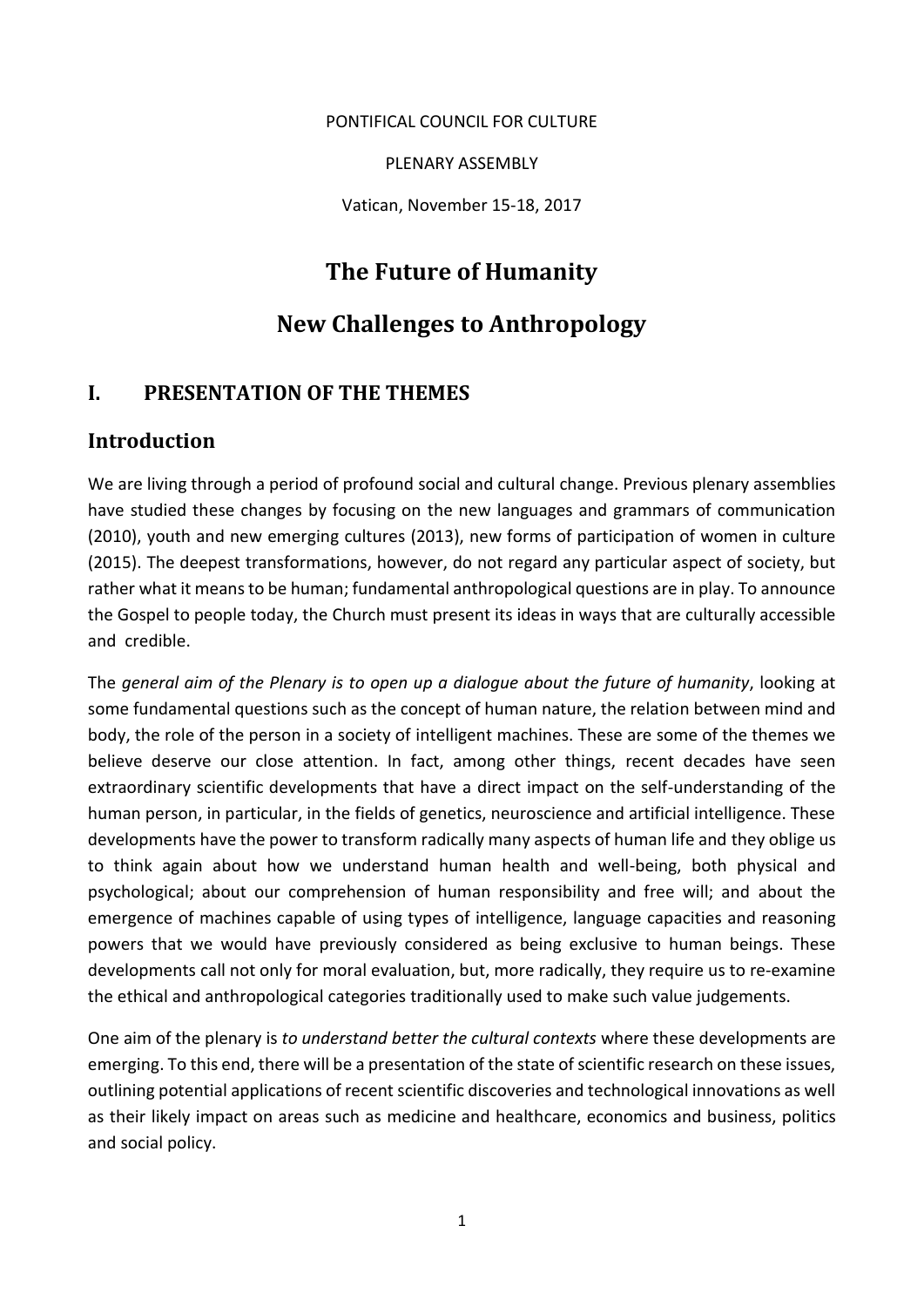At a deeper level we must try to understand the aims, objectives and motivations of those who promote scientific research so as to engage with them and address the philosophical and anthropological presuppositions underlining their understanding of what it means to be human, and the conception of human life and society that is influencing the direction of their research. This is important in a world where research is globalized and not everyone shares the same cultural and ethical traditions. These suppositions and conceptions are often implicit rather than articulated, and yet they are the fundamental premises which, whether acknowledged or not, actually determine approaches to ethics. Unless we examine these deeper convictions and subject them to critical reflection, much of our ethical discourse is likely to remain superficial and unlikely to create consensus and agreement.

A second objective of the plenary is to encourage a multiplicity of research approaches and an interdisciplinary synthesis so that different points of view on these issues can illuminate each other. This will serve to promote an awareness that the questions about the future of humanity and the impact of science and technology need the attention of a wider public and cannot be left exclusively to the scientists. In fact, it is not only a matter of judging the developments in research, but of establishing criteria to decide the orientation scientific research should have, not basing itself exclusively on technical or economic criteria. Such an interdisciplinary approach will help us avoid what Pope Francis in *Laudato Si'* calls the *technocratic paradigm*, which makes the method and aims of science and technology the exclusive epistemological paradigm that shapes the lives of individuals and the workings of society. Such a paradigm generates a reductionist or unidimensional approach to life and needs to be complemented with the insights of other forms of wisdom. This implies a cultural approach that could foster "a distinctive way of looking at things, a way of thinking, policies, an educational program, a lifestyle and a spirituality" (Laudato Si', 111).

This approach combines analysis, critical evaluation and pastoral response and aims to create a situation where believers feel entitled and welcome to bring the insights of their traditions to such discussions: "We need to develop a new synthesis capable of overcoming the false arguments of recent centuries. Christianity, in fidelity to its own identity and the rich deposit of truth which it has received from Jesus Christ, continues to reflect on these issues in fruitful dialogue with changing historical situations. In doing so, it reveals its eternal newness" (Laudato Si', 121).

Important questions to be considered include the following: How can we establish whether progress truly respects human dignity? Who will determine what are ethically objectionable or unsafe forms of research and experimentation? How will research be funded and who will own the intellectual and economic proprietary rights to new applications? These and similar questions are already receiving deserved attention from journalists, writers and film-makers and consequently have become themes in popular culture. In the context of the plenary, we hope to open up a deeper and more sustained dialogue on these themes, and to allow the more profound issues concerning human identity and the point and purpose of life, already being addressed by philosophers and theologians to surface and contribute to public discourse.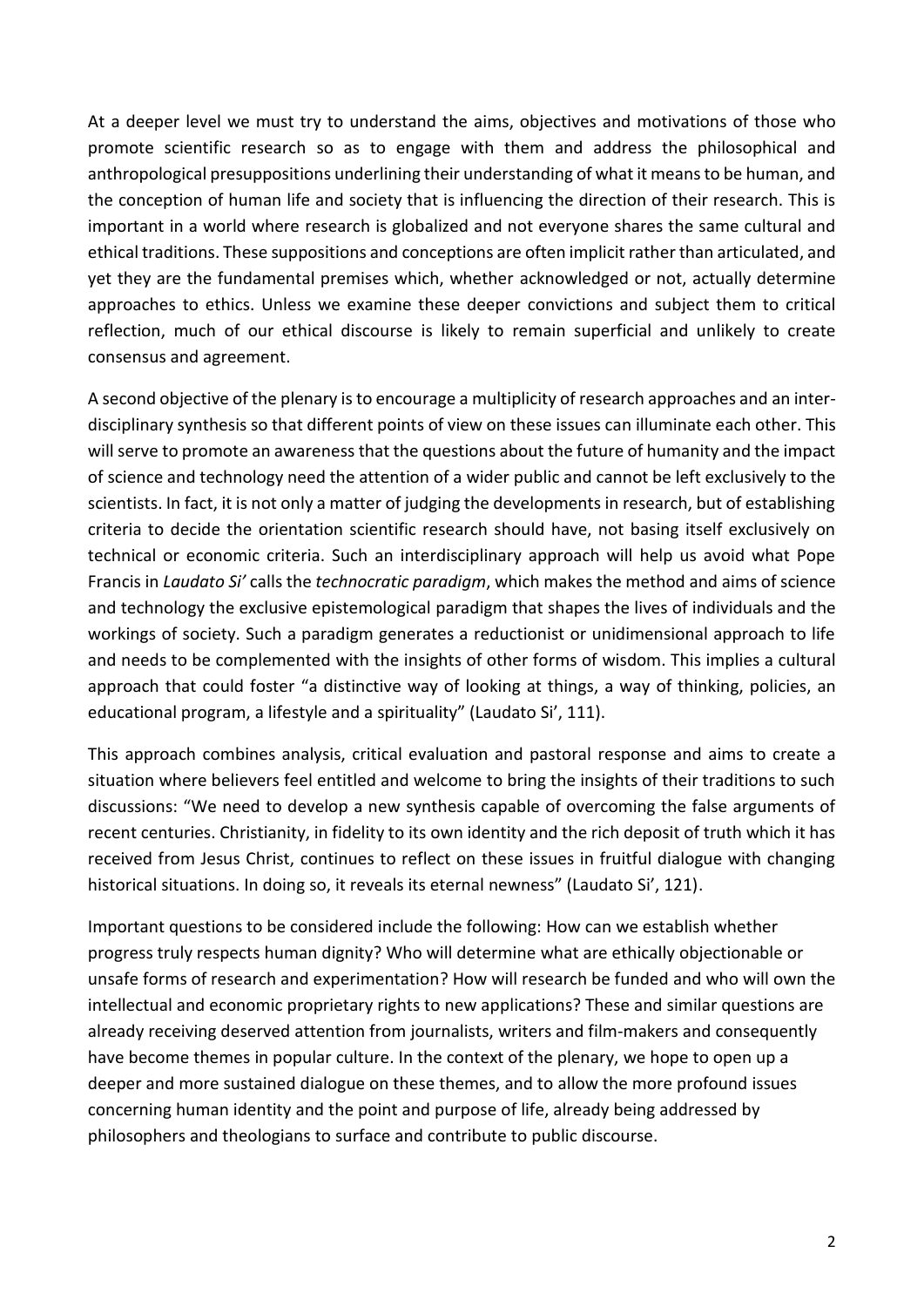# **1. The Ground Map (Anthropological models)**

For centuries, in the different religious and philosophical traditions, a clear answer was available to the question "What is man?" One knew what it was to be a human, and what it was that gave humanity its uniqueness and specificity in the world. In the current cultural context, this certainty dissolves and it is harder to give a response to the question of the identity of the human being.

In broader terms, it could be said that in the Western world, since ancient Greek times, the vision of the person has been built on the basis of a dual scheme: soul and body, subject-object. In some cases, as in the platonic model, this dual scheme becomes a veritable dualism; in others, such as the Aristotelian model, the two distinct realities are integrated. The Church has followed Aristotle's dual model, with Thomas Aquinas reformulating it to speak of the human person, of our capacities, and of our destiny after death. This model – rooted in an integrated biblical anthropology – brought about the development of fundamental concepts such as the individuality of the person, autonomy, personal responsibility, and inalienable dignity.

Oriental philosophical traditions, on the other hand, have generally underlined the holistic and "Unitarian" dimension of the human person and our interconnection with the rest of nature. Eastern thought, even with its diversities, tends to consider the human person from a relational point of view. Internal equilibrium, harmony with nature, and continuity between matter and spirit are everpresent elements in this vision.

New currents of thought bring into discussion concepts that seemed to have been setttled once and for all, such as the distinction between the sexes, the relation of paternity and maternity, the dignity of each person, personal responsibility for our actions, immortality, the uniqueness and superiority of humans over animals. Moreover, new technological possibilities are radically modifying these assumptions and opening up new possibilities.

For some, humanity is coming closer to a turning point (or has reached it already!), an overtaking of its own species thanks to the new technological possibilities. They welcome these as the dawn of a new horizon for humanity. For others, these social and cultural changes are catastrophic and are incompatible with a Christian vision.

A task of the plenary will be that of outlining the anthropological models underlying, often inexplicitly, the new ideologies and cultural models, studying them and their dynamics and hidden influences. This will permit us to trace a sort of map of anthropological models, those of the past and those of the future. Only in this way can a moral evaluation be made examining the ethical problems that such cultural currents pose.

In this context, it is a question of understanding how to continue speaking of a distinction between body (matter) and soul (spirit) or of responsibility, dignity, immortality, eternity, in a way that is meaningful to our contemporaries. Finally, it is a question of understanding how these issues affect the pastoral life of communities and individuals and what pastoral responses can be offered.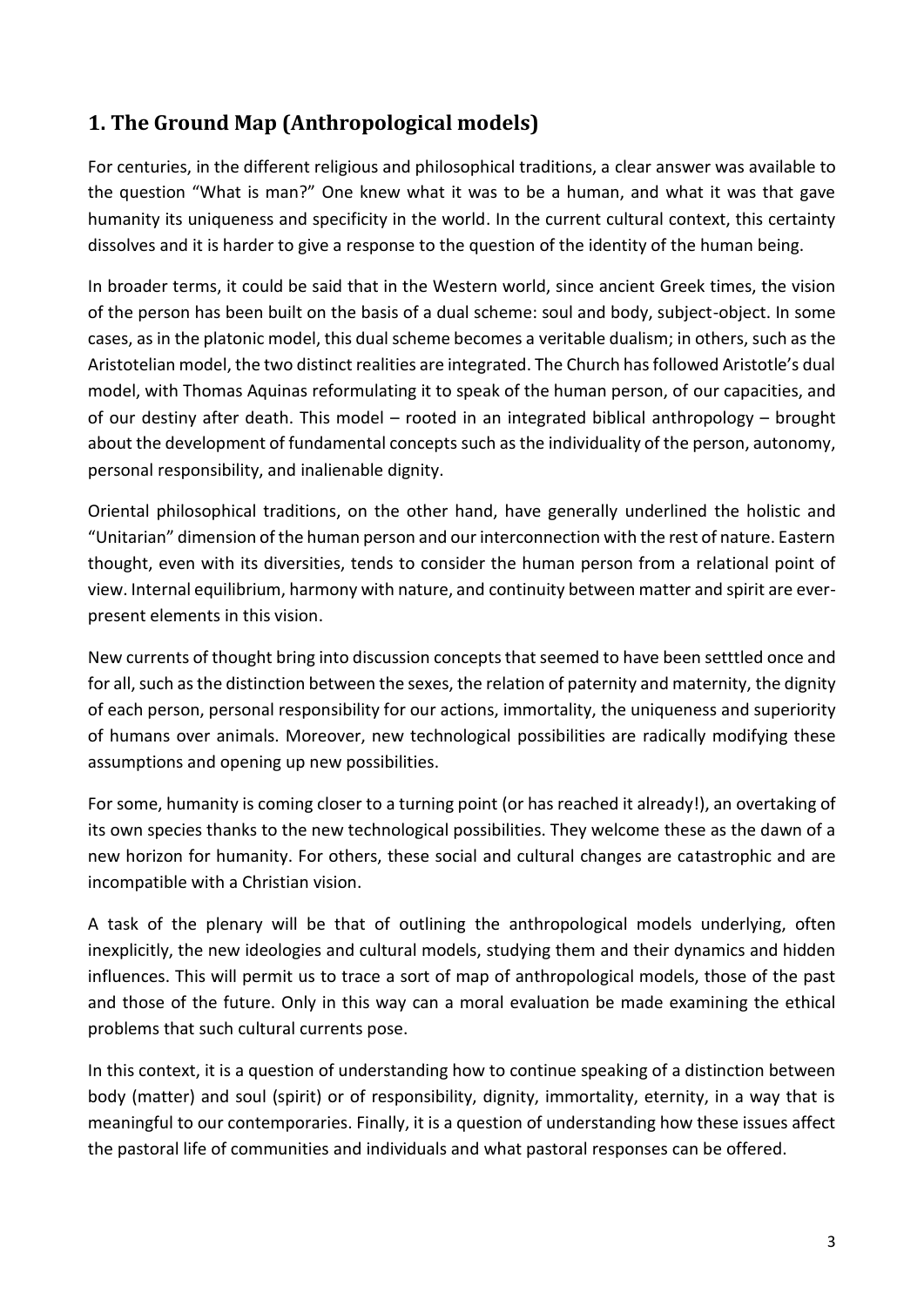# **2. Redesigning Human Nature (Medicine and Genetics)**

From the seventh century onward, an articulated reflection developed on *nature* that was assumed by Christianity as one of its basic concepts and would define a certain type of Western sensitivity. The concept of nature had two distinct meanings. It indicated the unity of those things that are natural, or subject to an order, a rule, and the normal process of the laws of nature; and secondly, it delineated the essential properties and specific causes of individual things.

By defining nature as the intrinsic and final principle of movement and of rest present in itself, primarily and not accidentally (*Physics*,II,1,192b), Aristotle traced an important conceptual path. This allowed Christianity to follow placing the discourse on nature within the horizon of the first cause, which is understood in a supernatural sense. Nature, then, would not be a consequence of casual material processes, but would have its own foundation in the Absolute Being (Creator), who is its guarantor in the order of existence and essence. Nature, then, took on deterministic traits in as much as it had a precise order that depended from the will of God. In this perspective, the human being was also placed in close relationship to the Creator and subject to his divine plan.

At this time, there is no longer a unique model of nature that is shared universally, either by philosophers or those of the world of technology and science. In fact, from the sixteenth century onward the vision of nature has undergone a gradual transformation, appearing ever more chaotic and disordered. At the same time the belief has emerged that control is needed to obtain the maximum benefit in the absolute interest of human beings. This has paved the way not only to a desire to look "inside" things and "inside" nature to better understand them, but also in order to control and modify them.

This evolution of the understanding of nature brought with it a consequent redefinition of humans and their essential characteristics. Looking "inside" the biology of the living organisms led to the discovery of DNA, which allowed us to uncover the complexity of cell processes. At the same time, studies of DNA indicated that it is an essential, but not rigid, element; it is flexible to the point that it can be modified.

Recent research in the sphere of applied biology notably accelerates and expands the possibilities of genetic engineering. This can be seen in the development of tools for genetic editing such as CRISPR/Cas9. The modifications of DNA can serve different purposes. Some research aims at eliminating diseases but genetic engineering can also be used to improve or enhance the human genotype radically. Supporters of this latter idea imagine the human being to be a new edition, updated and strengthened, marking a new frontier in the history of humanity expressed in so-called transhumanism (which uses science and technology to improve physical and cognitive abilities to overcome undesirable aspects of the human condition) or post-humanism (a successive step in human evolution thanks to the bio- and nanotechnologies.)

From the anthropological and cultural perspectives, many issues are raised by the effort to manipulate DNA and create a stronger new genotype. There is the question of "speciation." Will strengthened human beings still be part of the species *homo sapiens*? Will there be new inequalities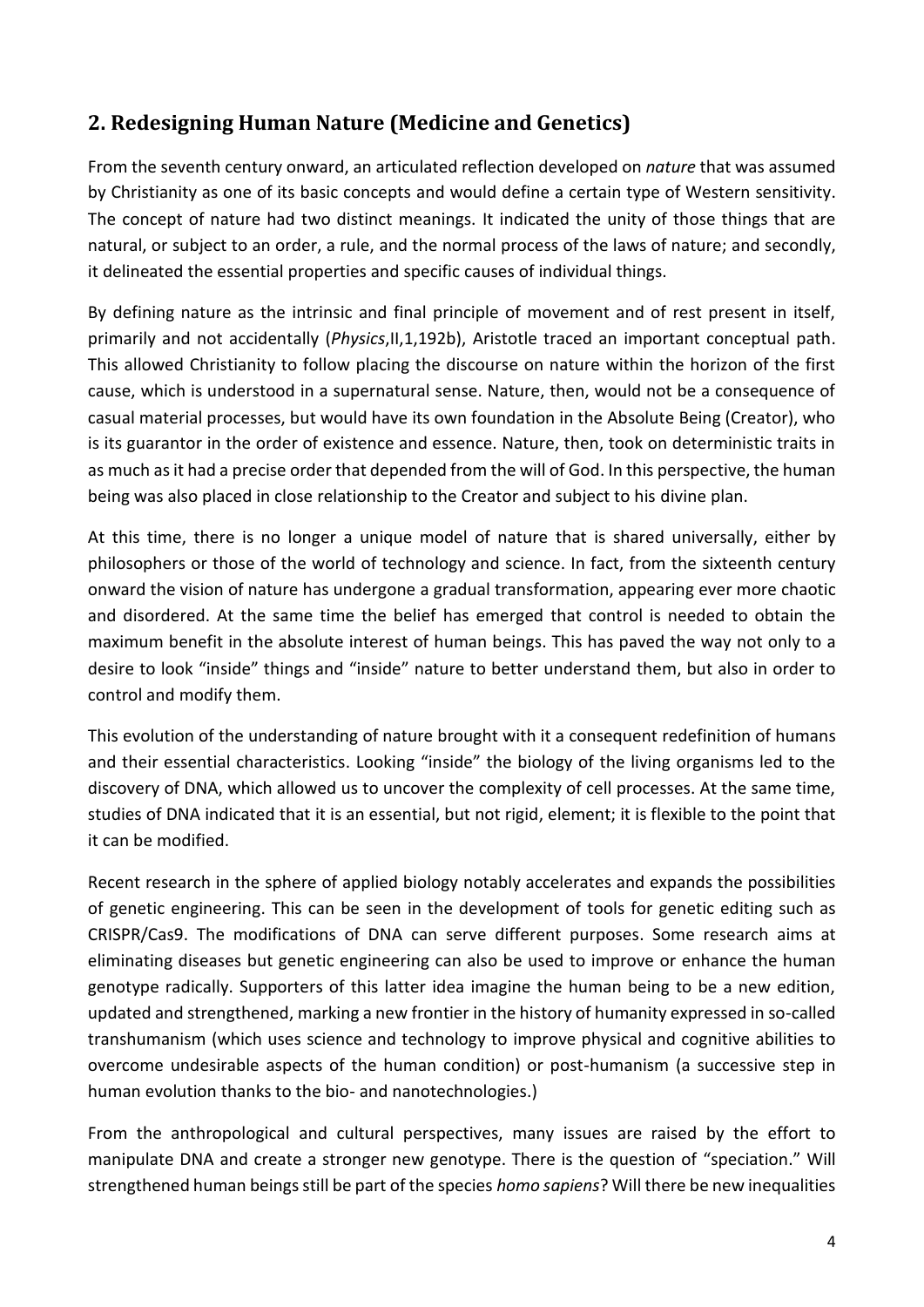created between those who belong to the enhanced species and those that remain "normal"? What will be the new species' identity, social status, bond of belonging, and validity of ethical reference?

Finally, all these anthropological questions invite theological reflection: What is the meaning of these mutations within the salvific plan of God? Are interventions by humans at the heart of life and on human beings part of the task of safeguarding and co-creation assigned to humans by God? Are they an abuse, an expression of our hubris in seeking to substitute God? How can these things be integrated in a coherent theological vision that helps pastors and the faithful?

### **3. The human person, the brain and the soul (Neurosciences)**

In ancient times, the human was considered to be a microcosm, not on the basis of in-depth scientific study, but rather on the basis of an intuition and philosophical and theological ideas. Today more than ever this definition could be recovered, albeit with some clarifications and limiting the application of this term to one single organ, the brain.

Most of the questions coming from the neurosciences go in two directions. The first is functional: in what way does the biological-physiological strata describe and govern the human person? The second, of a more philosophical character, asks in what way the human being can be identified exclusively as the brain and how far can we go in thinking of the human being as being determined by the brain.

Concretely, there are many problems today that are receiving attention from the neuro-cognitive sciences: the relationship of mind and body, the origin of religiosity, the phenomena of biological/physiological determination of the brain, the significance of human activities such as choosing, feeling and believing; the implications of discoveries about the neuronal bases of knowledge, and the question of freewill. These issues raise fundamental questions of human identity.

We need to consider the extent to which many of our basic human capacities are the results of molecular and chemical processes at work in the brain. This raises the question of which functions of the brain are to be considered most significant. Should we focus on functions that are reflexive, where the brain responds to impulses from the outside, or intrinsic functions, concerning the maintaining of information for interpretation, response, and even prediction of environmental impulses? These issues go to the heart of human understanding that is the object of scientific research and invite us to consider to what extent this knowledge can be harmonized with the anthropology of our Christian tradition.

#### 4. In the society of intelligent machines (Artificial Intelligence)

The fourth working session focuses on the impact of the so-called "digitalization" on the future of humanity. In particular, this session will examine the potential of developments in *machine learning*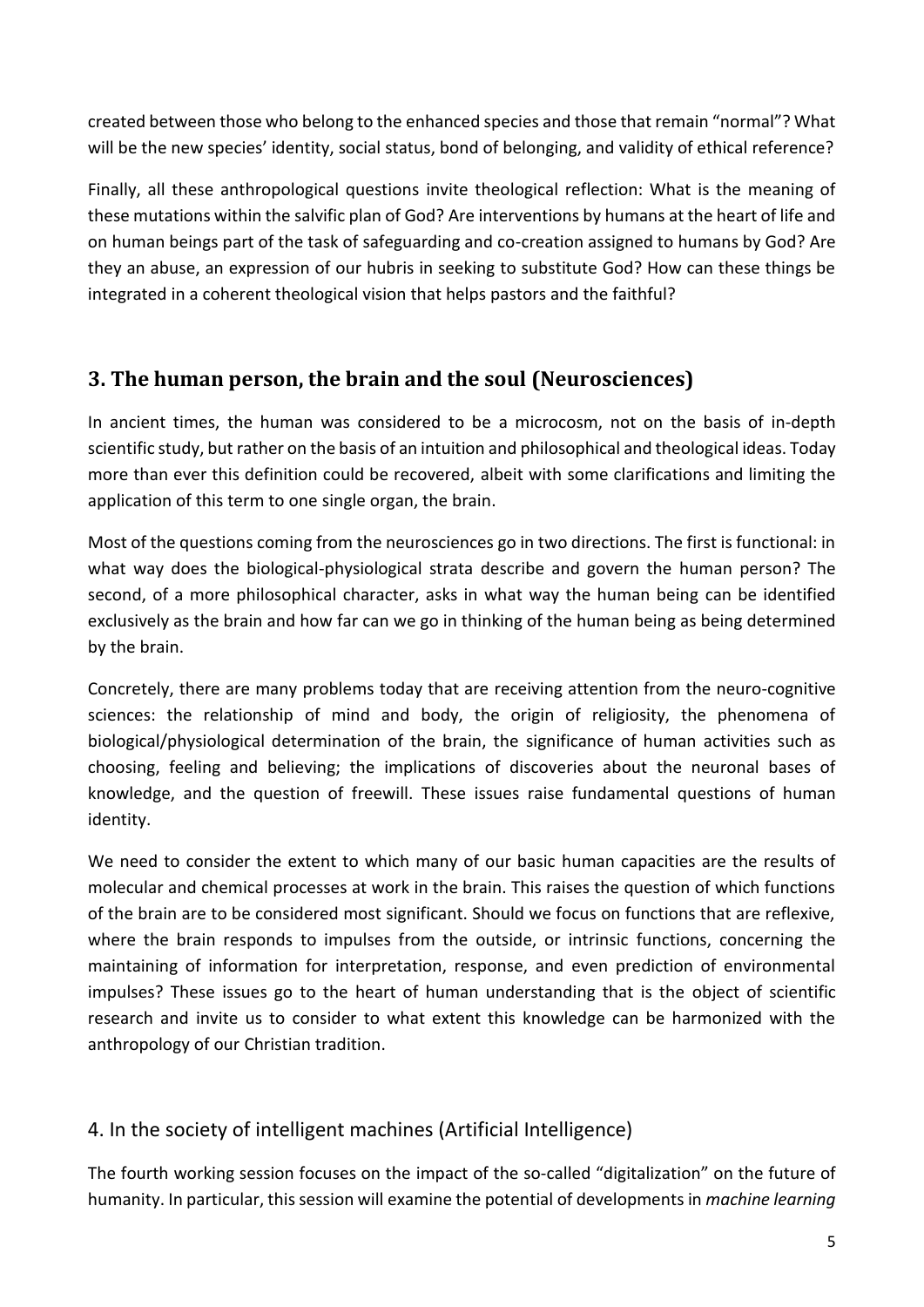and artificial intelligence to transform or – to use the vocabulary of these sectors – to "disrupt" the established patterns of human behavior and activity.

It is already clear that the "third machine age" and progress in robotics have consequences in the mechanization of administrative, bureaucratic and production tasks that previously were envisaged as capable of being performed only by humans. What does this mean for the future of work? How will those who lose traditional types of employment find value and purpose in their lives? Do such developments inevitably lead to a growth in social and economic inequality between those who will develop, program and own such machines and those who will be displaced from their workplaces?

As machines develop, they are becoming increasingly autonomous. Self-driving cars, automated weapons systems are already well advanced. How can such autonomous systems be programmed in terms of decisional processes? What ethical capacities can be programmed into the algorithms that seek to anticipate potential scenarios and determine best responses? Who will ultimately be legally and ethically responsible for the actions of such machines?

There is a growing concern about the development of *artificial general intelligence* or *strong AI*, where the systems are programmed not just to perform repetitive tasks, but also to obtain a form of real autonomy. It is a matter of developing the ability of machines to re-program themselves with a view to attaining a "self-conscience" equivalent to the concept of a mind, but remaining distinct from the processes of human thought. These concerns have been raised by writers and film-makers, but they have also drawn the attention of scientists. Stephen Hawking has warned that "the development of full artificial intelligence could spell the end of the human race. Once humans develop artificial intelligence, it will take off on its own and redefine itself at an ever-increasing rate. Humans, who are limited by slow biological evolution, couldn't compete and will be superseded."

Others, more optimistically, embrace the possibility of artificial intelligence and technology leading to the emergence of a new forms of super-intelligence and a point of *singularity* – *the accelerating progress of technology and changes in the mode of human life give the appearance of drawing closer to some essential singularity in the history of the human race, beyond which human affairs cannot continue as we know them*. Some support transhumanism, which looks to science to use new technologies, genetics and neuroscience to transform the physical and intellectual capacities of humans to escape our natural conditions and limitations, to the point of being possible to speak of the emergence of posthuman beings. Some see a fusion between human beings and machines: this is a matter of implanting chips to strengthen the memory and augment intelligence of the subject (*cyborgs*) or to *"*download*"* the brain, considered as the center of the personality and identity of the individual, on a digital system, where biological limits can be overcome.

### **5. Aims and method of the Plenary**

The scenarios set out above – new anthropological models, the possibility of transforming the body offered by medicine and genetics, new ethical challenges from the neurosciences, and social and anthropological transformations from the development of machines – would until recently have